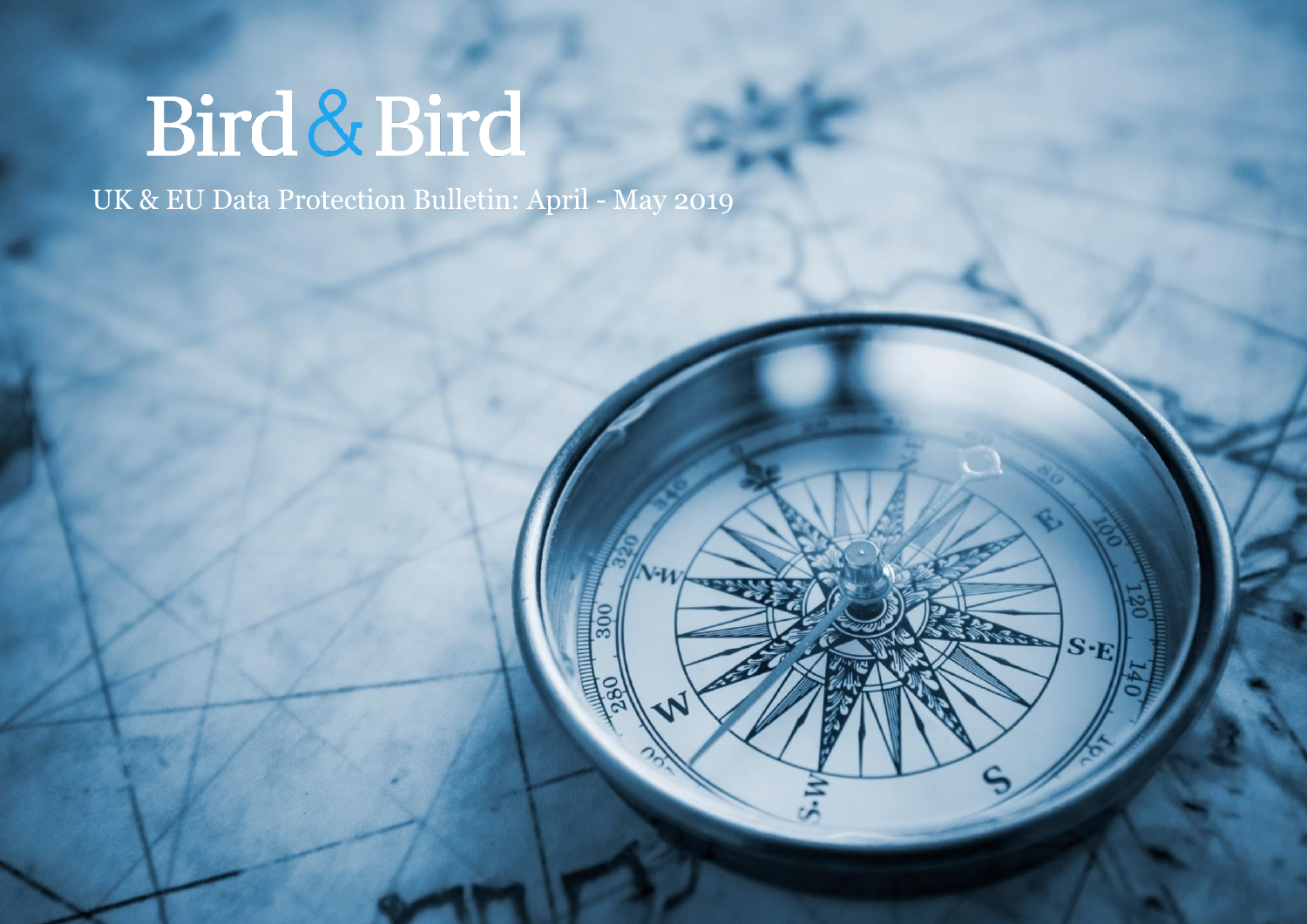## United Kingdom

*Information Commissioner's Office (ICO)*

| Date     | <b>Description</b>                                                                                                                                                                                                                                                                                                                                                                                                                                                                                                                                                                                                       |  |  |
|----------|--------------------------------------------------------------------------------------------------------------------------------------------------------------------------------------------------------------------------------------------------------------------------------------------------------------------------------------------------------------------------------------------------------------------------------------------------------------------------------------------------------------------------------------------------------------------------------------------------------------------------|--|--|
| 15 April | The ICO has released its new code on age-appropriate design. It imposes strict rules on information society service providers<br>whose services are likely to be accessed by children. As drafted, compliance with the code may require substantial design and operational<br>changes and organisations which are likely to be affected by its provisions should review carefully. This code is open for public consultation<br>until 31 May 2019.<br>For more please see our Bird & Bird update here.                                                                                                                   |  |  |
| 29 April | ICO call for views on a data protection and journalism code of practice.<br>The ICO issued a consultation on the upcoming data protection and journalism code of practice. This consultation, which ends on 27 May, is<br>meant to be the first stage of the consultation process. Contributions will be used to draft and develop the code which will also be based on<br>the detailed guidance already issued by the ICO on this topic. To help with the consultation process, the ICO made available a survey<br>(available here) that can be completed by organisations wishing to express their view on this topic. |  |  |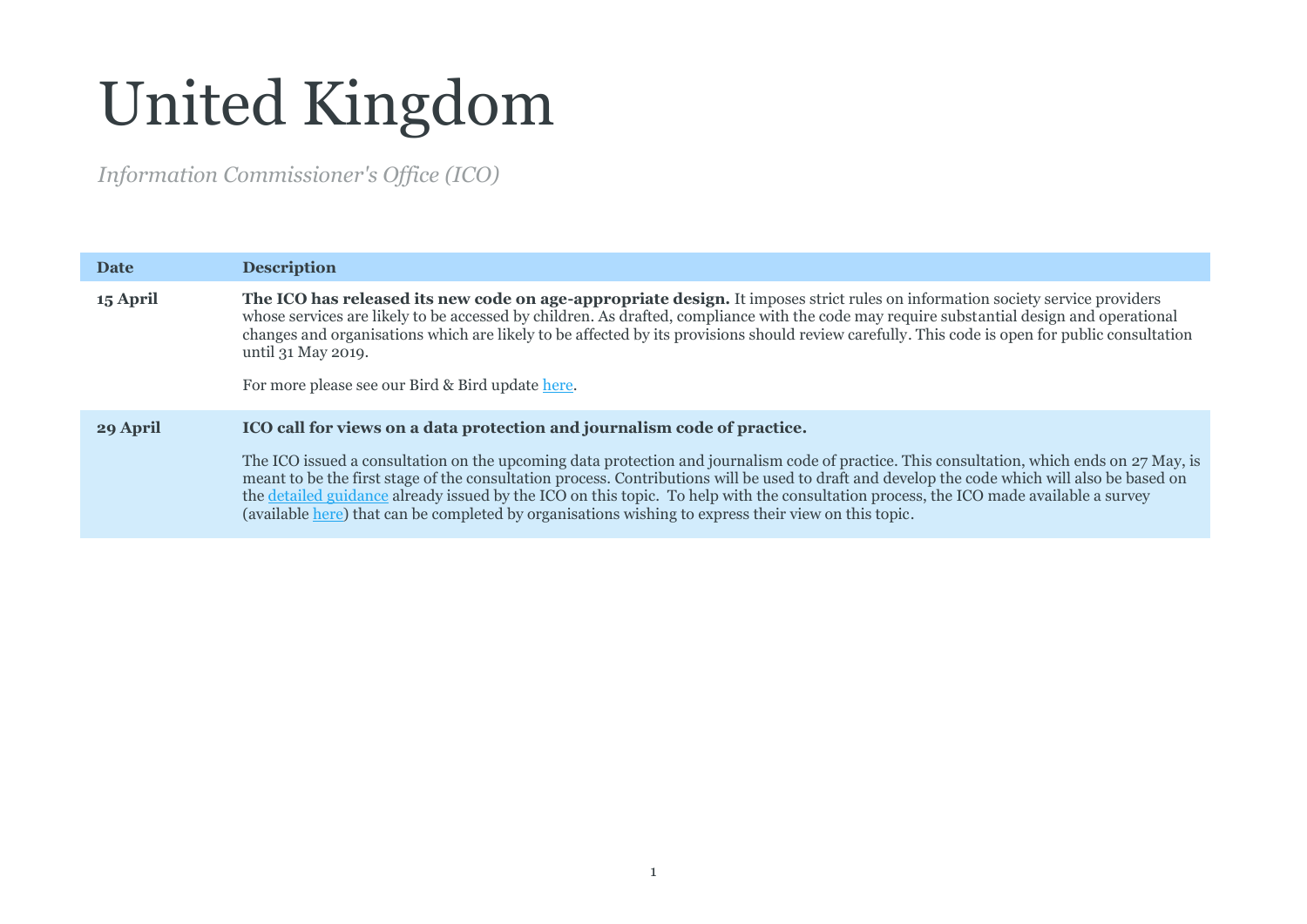## *UK Cases*

**Date Description**

### **10 April Robin Rudd V (1) John Bridle (2) J&S Bridle Ltd [2019] Ewhc 893**

This case relates to the Court exercising its discretion in connection with a subject access request.

#### **Facts**

In this decision, Mr Rudd, who is a doctor who specialises in the science of exposure to asbestos and who often acted as an expert witness for claimants in asbestos actions, brought a claim under S7 of the old Data Protection Act 1998 and sought an order requiring the defendants to comply with a subject access request. The defendant, Mr Bridle had been involved with the manufacture and use of asbestos cement products and was an active campaigner on issues relating to diseases caused by exposure to asbestos and J & S Bridle Ltd was his asbestos consultancy business run by Mr Bridle and his son.

The complaint relates to a profound dispute between the parties and in particular, Mr Rudd claimed that Mr Bridle (along with other unknown individuals) was engaged in attempts, funded by the asbestos industry, to discredit him as an expert witness and/or to intimidate him from continuing to act for claimants in asbestos related cases. As a result of these actions, Mr Rudd sent a subject access request to Mr Bridle (and subsequently to J & S Bridle Ltd) seeking further information about the identities of the third parties who had been collaborating with him. Mr Bridle initially resisted but eventually after a delay, some third party comments were provided although the identities of these individuals were not revealed. Mr Bridle also claimed that a number of documents fell within the legal professional privilege, regulatory activity and/or journalistic exemptions. Mr Rudd felt that the responses were inadequate and he sought orders from the court to compel the defendants to provide further information.

#### **Decision**

The court exercised its discretion to order a further SAR response as it found the original responses to be inadequate. The case contains some interesting discussions as why it felt that tests for the exemptions had not been properly met as well offering guidance as to what information the data subject is entitled to regarding what the data controller knows about the source of the personal data. In doing so, the court gave guidance on the correct approach to assessing whether information contained in a document was a claimant's personal data and how to balance a claimant's right of access to his personal data against the rights of unnamed third parties. The court concluded that in this case, the data could be understood without revealing the identity of the source so that this was not the individual's personal data but that nevertheless, there is still a specific provision that requires the provision of information about sources, to the extent the data controller has such information, and which must be complied with, whether or not that information counts as personal data.

The court ordered that the response to the SAR should include, amongst other things: (i) descriptions of the recipients, actual or intended of the personal data (ii) the identifying details of any person, firm or company other than the recipient of the personal data which had been redacted in the previous responses; and (iiii) any information available to the data controller as to the sources of the information set out in the provided information. Mr Justice Warby also concluded that Mr Bridle rather than his company was the appropriate data controller in this case.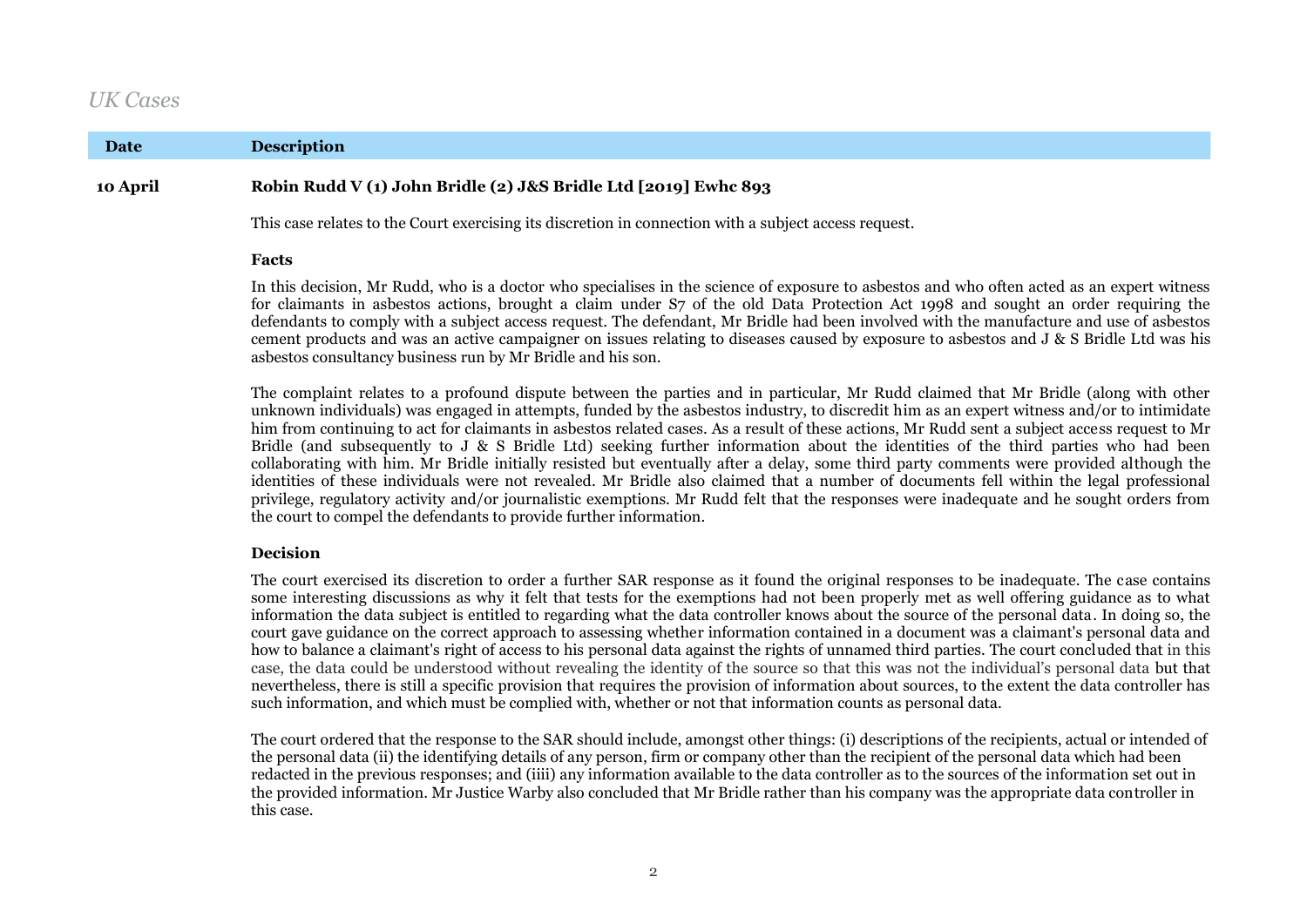#### **11 November Campbell V Secretary Of State For Northern Ireland (2018) [2018] Ukut 372 (Aac)**

#### **2018**

The Upper Tribunal considered whether a data subject's right of access to their personal data and to bring an appeal against the Secretary of State's national security certificate under s.28(4) Data Protection Act 1998 (DPA 1998) survive the data subject's death.

Mr Campbell had made a subject access request to the Secretary of State under the Data Protection Act 1998. The Secretary of State applied section 28(1) DPA 1998, which contained an exemption that can be applied where necessary for the purpose of safeguarding national security, and issued a certificate under section 28(2) Data Protection Act 1998. Mr Campbell, as a person directly affected by the issuing of the certificate, exercised his right to appeal the certificate under Section 28(4) DPA 1998. Mr Campbell died shortly after lodging the appeal. Mr Campbell's widow tried to maintain the appeal. However, the Secretary of State objected to this.

The Upper Tribunal concluded that Mr Campbell's right of access was a purely personal right which did not survive his death as a cause of action. The Upper Tribunal stated that "*the section 28(4) procedure is no more than a statutory appeal route, a procedural mechanism, for challenging the issue of a national security certificate in the substantive section 7 subject access request proceedings*" and that "*there is no freestanding right to bring a section 28(4) appeal*". It also held that the request itself cannot be seen as giving rise to a "cause of action" that would survive for the benefit of the deceased's estate under section 14(1) of the Law Reform (Miscellaneous Provisions) Act (Northern Ireland) 1937.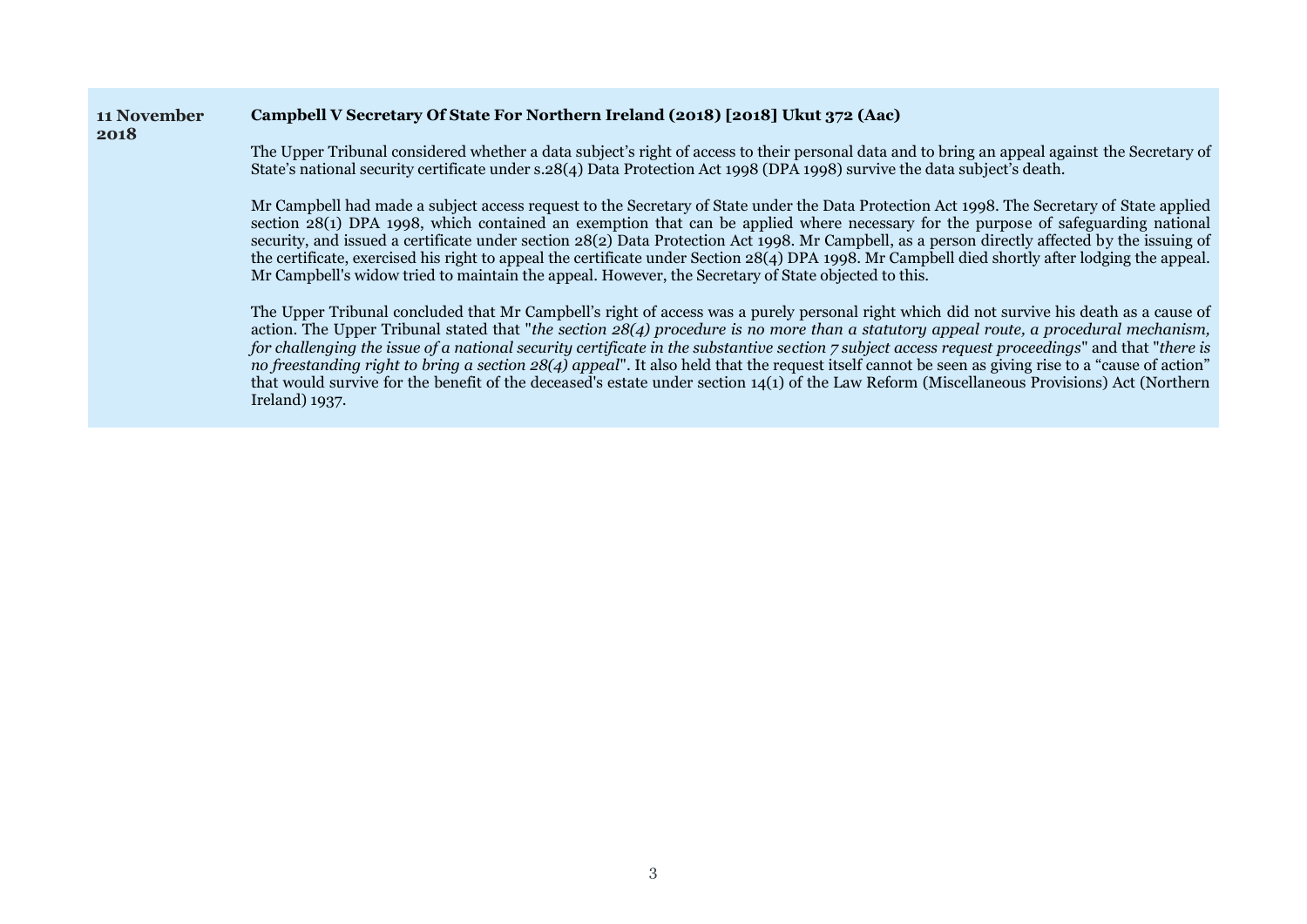## *Other News*

| 3 April | <b>Ticketmaster Data Breach Action</b>                                                                                                                                                                                                                                                                                                                                                                                                                                                                                                                                                                                                                                 |
|---------|------------------------------------------------------------------------------------------------------------------------------------------------------------------------------------------------------------------------------------------------------------------------------------------------------------------------------------------------------------------------------------------------------------------------------------------------------------------------------------------------------------------------------------------------------------------------------------------------------------------------------------------------------------------------|
|         | A £5 million data breach action was launched on 3 April against Ticketmaster following the company's security breach last June. The claim<br>was issued at the High Court in Liverpool, on behalf of more than 650 claimants.                                                                                                                                                                                                                                                                                                                                                                                                                                          |
|         | It has been reported that more than two thirds of the claimants have suffered multiple fraudulent transactions while more than one third<br>have suffered significant stress and heightened anxiety as a result of the breach. The law firm representing the claimants support that the<br>claim was issued following "unsuccessful negotiations" to agree an out of court settlement with Ticketmaster, which maintains it is not liable<br>for the breach and the subsequent damages suffered by those affected.                                                                                                                                                     |
|         | In June 2018, Ticketmaster reported a security breach which is believed to have affected up to 40,000 UK customers and which appears to<br>have been caused by malicious software on a product hosted by a third-party supplier. The breach resulted in the compromise of<br>information including payment details and the affected customers have been offered a free 12-month identity monitoring service. The<br>breach is believed to have occurred between February and June 2018 and the ICO had stated that the time when the incident occurred and<br>was discovered would inform whether it should be dealt with under the 1998 or 2018 Data Protection Acts. |
| 8 April | <b>DCMS</b> releases new Code of Practice for Social Media Platforms                                                                                                                                                                                                                                                                                                                                                                                                                                                                                                                                                                                                   |
|         | The Department for Culture, Media and Sport (DCMS) released a code of practice on 8 April 2019 with the aim to reduce bullying, insulting,<br>intimidating and humiliating behaviours on social media platforms.                                                                                                                                                                                                                                                                                                                                                                                                                                                       |

For more information see our Bird & Bird update on MediaWrites [here](https://www.mediawrites.law/dcms-releases-new-code-of-practice-for-social-media-platforms/#__prclt=2ACFOhsa)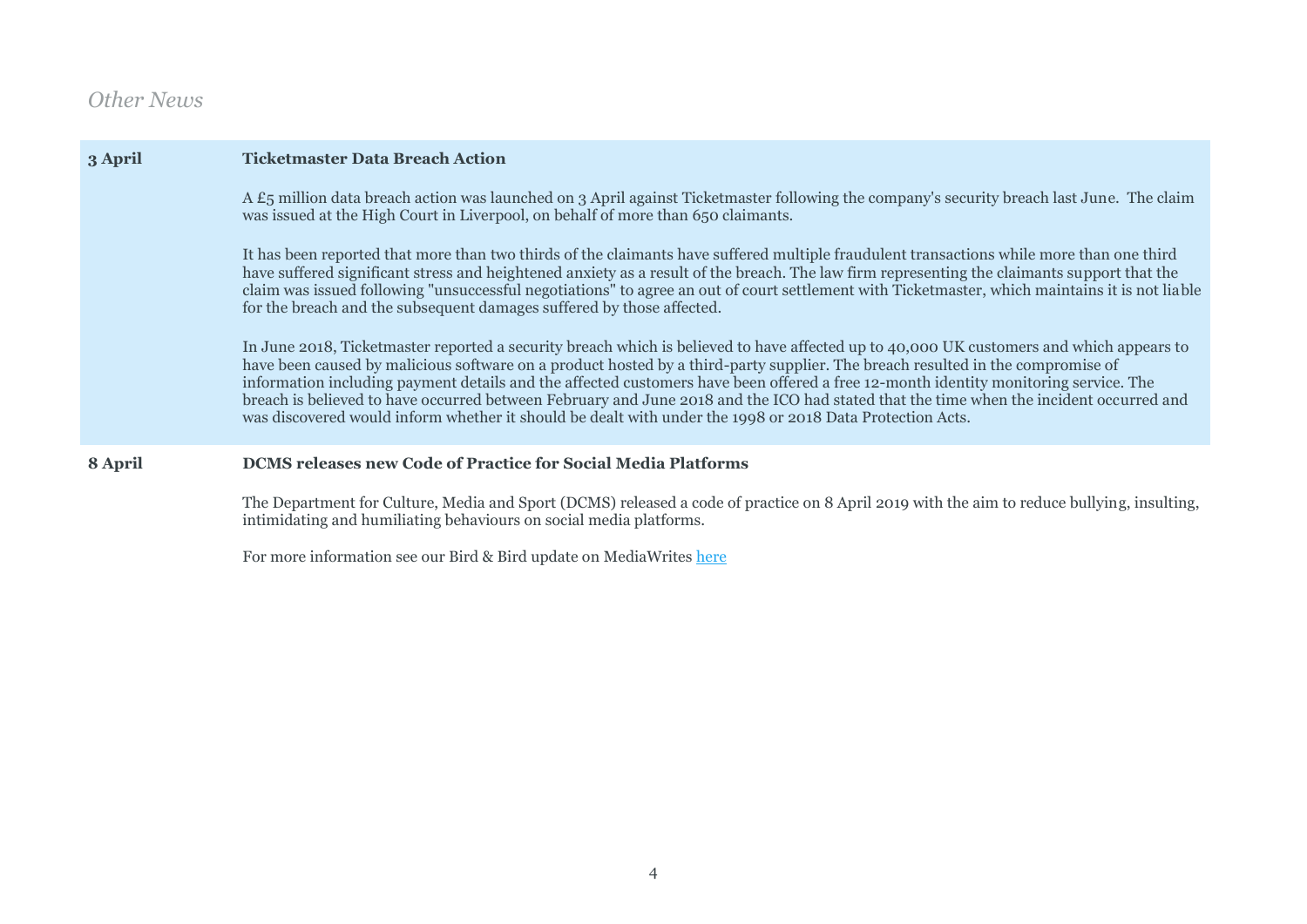## Europe

## *EDPB*

| Date                    | <b>Description</b>                                                                                                                                                                                                                                                                                                                                                                                                                                                                                                                                                                                                                                                                                                                                                                                                                                                                                                                                                                                                                                                                                                                                                                                                                                                                          |
|-------------------------|---------------------------------------------------------------------------------------------------------------------------------------------------------------------------------------------------------------------------------------------------------------------------------------------------------------------------------------------------------------------------------------------------------------------------------------------------------------------------------------------------------------------------------------------------------------------------------------------------------------------------------------------------------------------------------------------------------------------------------------------------------------------------------------------------------------------------------------------------------------------------------------------------------------------------------------------------------------------------------------------------------------------------------------------------------------------------------------------------------------------------------------------------------------------------------------------------------------------------------------------------------------------------------------------|
| <b>9 &amp; 10 April</b> | Guidelines $2/2019$ on the processing of personal data under Article $6(1)(b)$ GDPR in the context of the provision of<br>online services to data subjects                                                                                                                                                                                                                                                                                                                                                                                                                                                                                                                                                                                                                                                                                                                                                                                                                                                                                                                                                                                                                                                                                                                                  |
|                         | On 9th and 10th April 2019, the European Data Protection Board (EDPB) held their 9th plenary session; during which they adopted the<br>Guidelines on the Processing of Personal Data in the Context of Online Services (Guidelines) (for consultation).                                                                                                                                                                                                                                                                                                                                                                                                                                                                                                                                                                                                                                                                                                                                                                                                                                                                                                                                                                                                                                     |
|                         | Article 6 (1) (a) to (f) GDPR contains the lawful bases on which controllers must rely to justify the processing of personal data. The lawful<br>basis contained in (b) is the 'contractual necessity' lawful basis i.e. "processing is necessary for the performance of a contract to which the<br>data subject is party or in order to take steps at the request of the data subject prior to entering into a contract". The Guidelines examine<br>this ground in a wider context but also comment specifically on how it should be applied in the context of 'information society services',<br>which are defined as "any service normally provided for remuneration, at a distance, by electronic means and at the individual request of<br>a recipient of services." Note that, this does include services that are not paid for directly by the individuals who receive them, such as<br>online services funded through advertising. By way of explanation of the scope of this lawful basis, the EDPB explains in the Guidelines that,<br>"if the specific processing is part and parcel of delivery of the request service, it is in the interest of both parties to process that data, as<br>otherwise the service could not be provided and the contract could not be performed". |
|                         | In establishing whether it can rely on this lawful basis, the EDPB provides the following insight:                                                                                                                                                                                                                                                                                                                                                                                                                                                                                                                                                                                                                                                                                                                                                                                                                                                                                                                                                                                                                                                                                                                                                                                          |
|                         | Is Processing Necessary? "Assessing what is 'necessary' involves a combined, fact-based assessment of the processing 'for the objective<br>pursued and of whether it is less intrusive compared to other options for achieving the same goal'. If there are realistic, less intrusive<br>alternatives, the processing is not necessary".                                                                                                                                                                                                                                                                                                                                                                                                                                                                                                                                                                                                                                                                                                                                                                                                                                                                                                                                                    |
|                         | Is Processing Necessary for Performance of a Contract with the Data Subject? "The controller should be able to demonstrate<br>how the main object of the specific contract with the data subject cannot, as a matter of fact, be performed if the specific processing of the<br>personal data in question does not occur". The Guidelines confirm that merely referencing or mentioning the data processing in a contract<br>is not enough to establish that the processing is necessary to perform the contract. In order to carry out the assessment of whether Article<br>$6(1)(b)$ is applicable, it is suggested that the following questions can be of assistance:                                                                                                                                                                                                                                                                                                                                                                                                                                                                                                                                                                                                                    |
|                         | 1. What is the nature of the service being provided to the data subject? What are its distinguishing characteristics?                                                                                                                                                                                                                                                                                                                                                                                                                                                                                                                                                                                                                                                                                                                                                                                                                                                                                                                                                                                                                                                                                                                                                                       |
|                         |                                                                                                                                                                                                                                                                                                                                                                                                                                                                                                                                                                                                                                                                                                                                                                                                                                                                                                                                                                                                                                                                                                                                                                                                                                                                                             |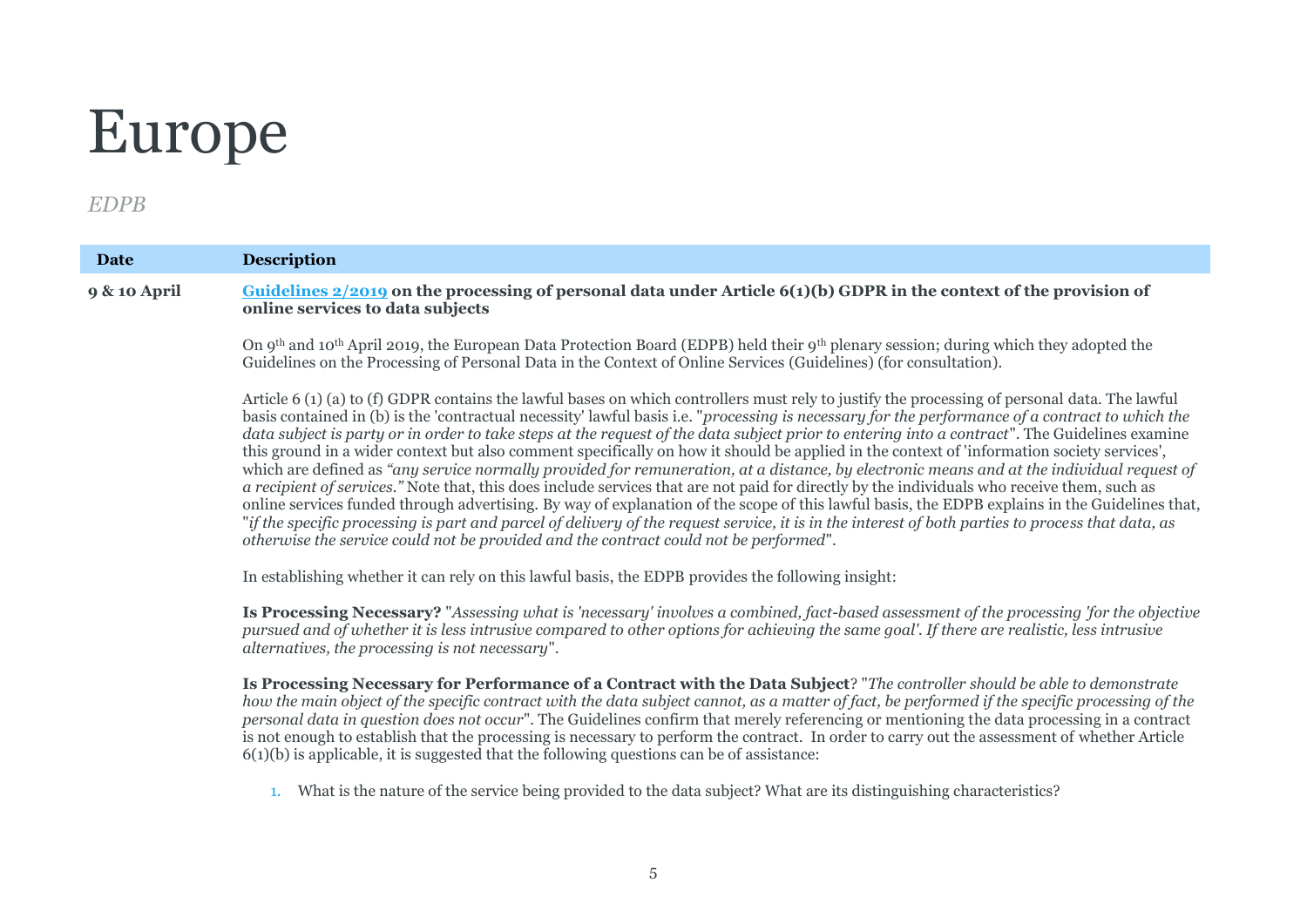- 2. What is the exact rationale of the contract (i.e. its substance and fundamental object)?
- 3. What are the essential elements of the contract?
- 4. What are the mutual perspectives and expectations of the parties to the contract? How is the service promoted or advertised to the data subject? Would an ordinary user of the service reasonably expect that, considering the nature of the service, the envisaged processing will take place in order to perform the contract to which they are a party?

The example which the EDPB provides demonstrates how strictly this ground will be interpreted: an online retailer collects a customer's home address and credit card details when that customers buys a product for home delivery; the customer subsequently opts for collection point delivery; as such, the processing of his home address cannot be justified on the basis of the Article 6 (1) (b) lawful ground.

The EDPB provides useful insight on the implications on the Article 6 (1) (b) lawful ground of the termination of a contract; "*where processing of personal data is based on Article 6 (1) (b) and the contract is terminated in full, then as a general rule, the processing of that data will no longer be necessary for the performance of that contract and thus the controller will need to stop processing*". The EDPB recognises that retention of that personal data beyond contractual termination may be necessary for e.g. compliance with a legal obligation, however, if this is the case, the controller must have identified this on execution of the said contract and have informed the data subject of the same.

**Is Processing Necessary for Taking Steps Prior to Entering into a Contract?** The EDPB states definitively that unsolicited marketing would not fall within the scope of this aspect of the lawful basis.

The EDPB provides the following examples of what may, and what will not fall, within the scope of this lawful ground:

- 1. Processing for the purposes of 'improving the service' (e.g. the "c*ollection of organisational metrics relating to a service, or details of user engagement*") will not generally fall within scope;
- 2. Processing for fraud prevention (e.g. involving "*monitoring and profiling customers*") will not generally fall within scope;
- 3. Processing for online behavioural advertising will not generally fall within scope; and
- 4. Processing for personalisation of content "*may (but does not always) constitute an essential or expected element of certain online services, and therefore may be regarded as necessary for the performance of the contract with the service user in some cases*". Whether this is the case will depend on things like the nature of the service, the expectations of the average data subject and whether personalisation is necessary for delivery of the service. By way of example, a news aggregation service (providing users with tailored content) may fall within scope; but hotel comparison website will likely not.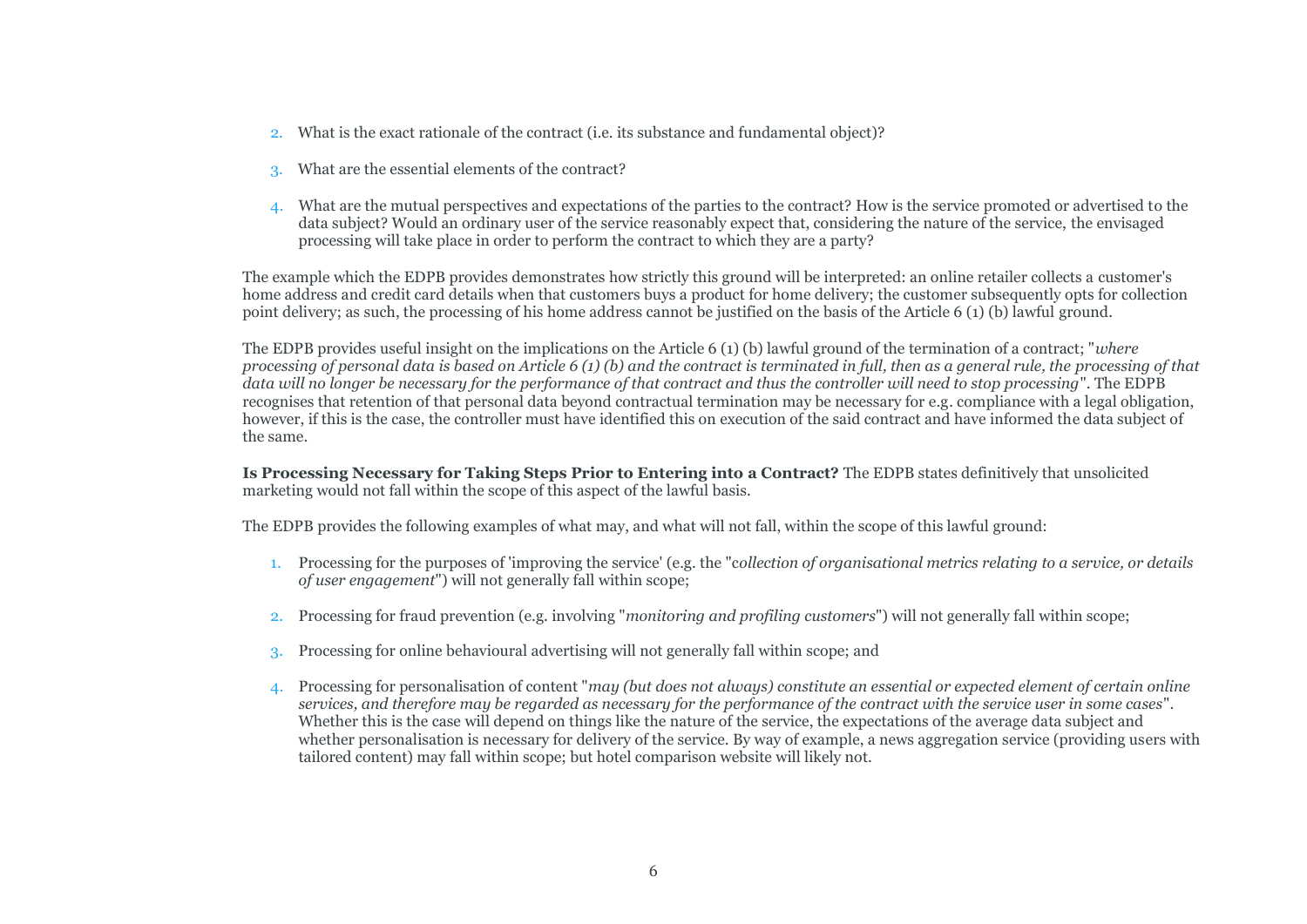## *Other EU News*

| <b>Date</b> | <b>Description</b>                                                                                                                                                                                                                                                                                                                                                  |  |  |  |
|-------------|---------------------------------------------------------------------------------------------------------------------------------------------------------------------------------------------------------------------------------------------------------------------------------------------------------------------------------------------------------------------|--|--|--|
| 8 April     | European Commission publishes Ethics Guidelines for Artificial Intelligence                                                                                                                                                                                                                                                                                         |  |  |  |
|             | The Ethics Guidelines for trustworthy AI, drafted by an independent group of 52 experts chaired by Pekka Ala-Pietila of media company<br>Sonoma were published on April 8. The guidelines feature a checklist for companies and developers to test if their AI technology is<br>trustworthy.                                                                        |  |  |  |
|             | Commissioner for Digital Economy and Society, Mariya Gabriel, at the press conference announcing the publication affirmed that the "goal<br>of the EU AI strategy is to provide AI based technologies that are both efficient and (Europe's added value) people focused. Ethics and<br>economic development of AI are not mutually exclusive, rather the contrary". |  |  |  |
|             | The guidelines, therefore, are focused on trust, considered to be a key element for acceptance and promotion of AI technologies.                                                                                                                                                                                                                                    |  |  |  |
|             | To this end, the guidelines propose seven conditions:                                                                                                                                                                                                                                                                                                               |  |  |  |
|             | Human control and autonomy: citizens need to be informed when they are in contact with an algorithm and not a human being.<br>1.                                                                                                                                                                                                                                    |  |  |  |
|             | Privacy and data governance: any decision made by an algorithm should be verifiable and explained.<br>2.                                                                                                                                                                                                                                                            |  |  |  |
|             | Diversity: make sure that no unjustified discrimination is in place.<br>3.                                                                                                                                                                                                                                                                                          |  |  |  |
|             | Technological robustness, resistance and safety: AI applications have to be robust, reliable and safe.<br>4.                                                                                                                                                                                                                                                        |  |  |  |
|             | Transparency: limits and capabilities have to be communicated clearly.<br>5.                                                                                                                                                                                                                                                                                        |  |  |  |
|             | Societal and environmental welfare: potential negative impact of an algorithm.<br>6.                                                                                                                                                                                                                                                                                |  |  |  |
|             | Responsibility: if something goes wrong we need an appeal mechanism.                                                                                                                                                                                                                                                                                                |  |  |  |
|             | Next steps:                                                                                                                                                                                                                                                                                                                                                         |  |  |  |
|             | In summer 2019, the Commission will launch a pilot phase involving a range of stakeholders including industry, research institutes and                                                                                                                                                                                                                              |  |  |  |

public authorities to test the detailed assessment list drafted by the High Level Group. Stakeholders can sign up to the European AI Alliance and receive a notification when the pilot starts (Bird & Bird has already signed up). Based on feedback received from this pilot, a new version of the checklist will be published early 2020. The Commission will also evaluate the outcome and propose any new steps.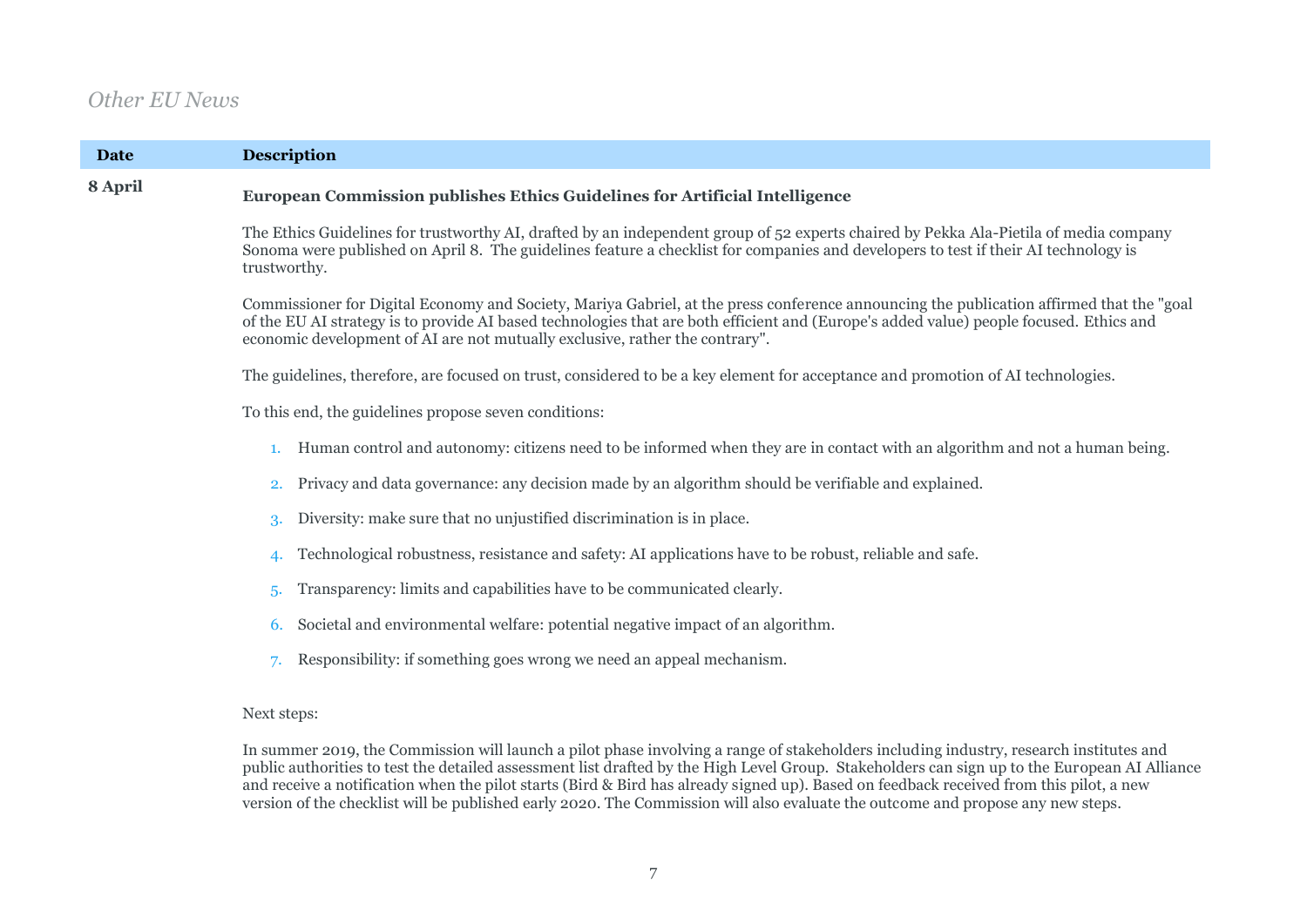In Autumn 2019, the Commission also plans to launch a set of networks of AI research excellence centres and to start discussions to develop a model for data sharing and making use of common data spaces.

Link to European Commission Report webpage [here.](https://ec.europa.eu/digital-single-market/en/news/ethics-guidelines-trustworthy-ai?utm_source=POLITICO.EU&utm_campaign=feb8c307b9-EMAIL_CAMPAIGN_2019_04_08_11_36&utm_medium=email&utm_term=0_10959edeb5-feb8c307b9-190446937)

#### **27 March EU Cyber Security Act: What do you need to know?**

On 29 May 2018, the Council of the European Union issued its proposal for the regulation of the European Union Agency for Network and Information Security ("ENISA") and information and communication technology cybersecurity certification (the "EU Cybersecurity Act"). The proposal had two areas of focus: the first being to strengthen the powers of ENISA by making it a permanent agency of the EU; the second was to establish a European cybersecurity certification framework to ensure the application of a common cybersecurity certification for information and communications technology ("ICT") goods. The proposal was adopted on 27 March 2019 and enters into force 20 days after its publication.

For more, please see our Bird & Bird update from Simon Shooter and Stephanie Lopes **[here.](https://www.twobirds.com/en/news/articles/2019/global/european-unions-new-cybersecurity-act)**

## *GDPR Enforcement*

| Date            | <b>Description</b>                                                                                                                                                                                                                                                                                                                                                                                     |  |  |  |
|-----------------|--------------------------------------------------------------------------------------------------------------------------------------------------------------------------------------------------------------------------------------------------------------------------------------------------------------------------------------------------------------------------------------------------------|--|--|--|
| <b>18 March</b> | The Danish Data Protection Agency recommends fining a taxi company 1.2 million Danish kroner (EUR 160,000)                                                                                                                                                                                                                                                                                             |  |  |  |
|                 | For the first time since the GDPR came into effect the Danish Data Protection Agency ("DPA") has reported a taxi company to the police and<br>recommended to impose on the company a fine of 1.2 million kroner. The taxi company was found to have breached the principles of storage<br>limitation and data minimization as the company had kept customers' personal data for longer than necessary. |  |  |  |
|                 | Unlike many other EU countries, the Danish legal system does not provide for administrative fines as prescribed in Article 83 of the GDPR.<br>Therefore, the sanctioning process under Article 83 is instead initiated by the Danish DPA filing a police report. Hereafter the Danish courts<br>may impose a fine taking into account the Danish DPA's recommended level of fine.                      |  |  |  |
|                 | The taxi company failed to comply with the 'storage limitation' principle                                                                                                                                                                                                                                                                                                                              |  |  |  |
|                 | The recommendation followed a routine inspection in the Autumn of 2018 with focus on whether the taxi company had established<br>procedures for deleting data and whether the company had observed its own procedures.                                                                                                                                                                                 |  |  |  |
|                 | According to the taxi company, all personal data provided by customers ordering a taxi (which includes name, telephone number, date, start<br>and end time and the distance of the taxi ride, payment, GPS coordinates of where the ride started and ended, etc.) are anonymized after 2                                                                                                               |  |  |  |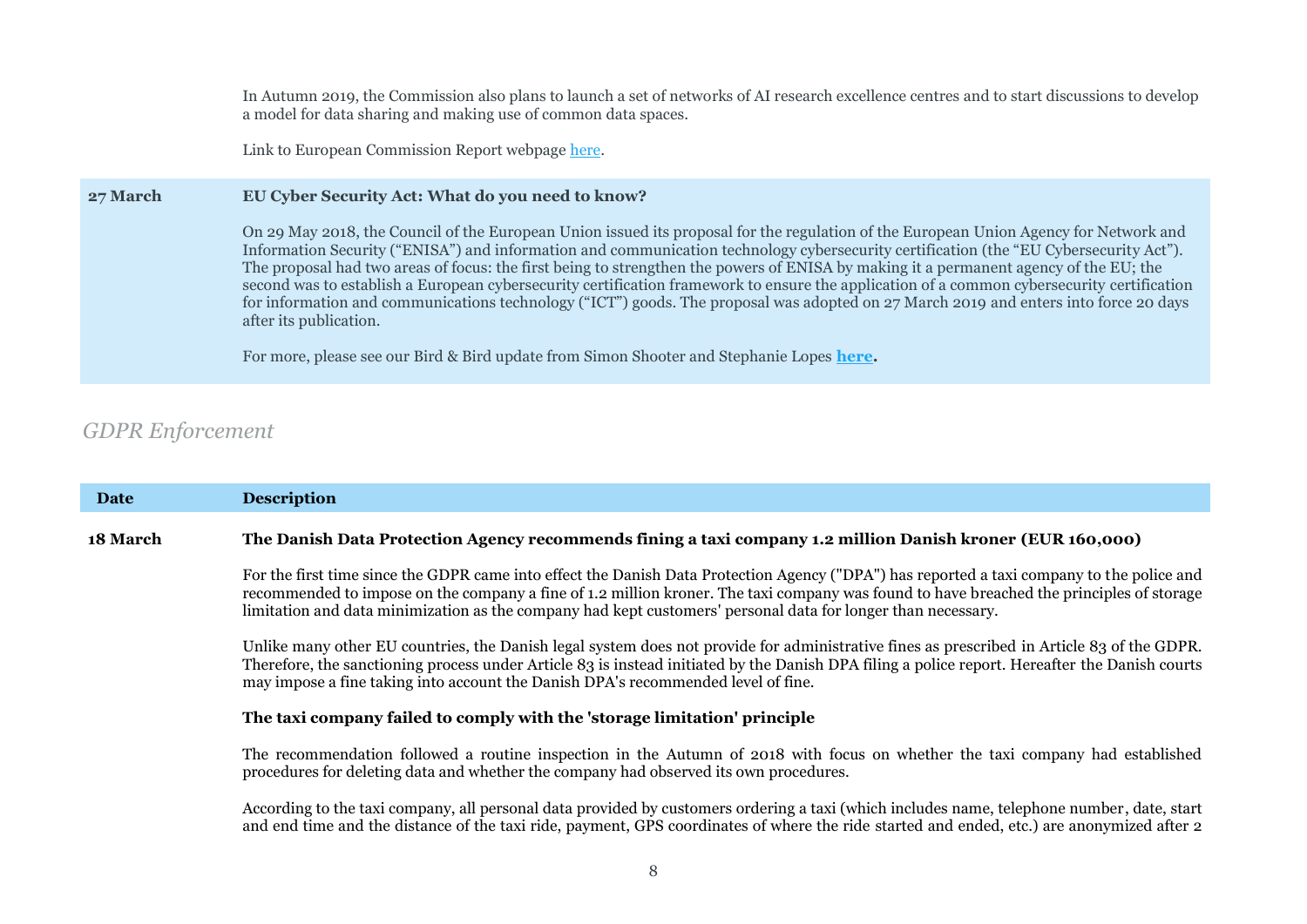years. After completing the anonymization, the data on the rides are kept for up to 5 years after the end of the ride for business development purposes.

However, during the inspection of the company it was revealed that the taxi company did not erase the customers' phone numbers in one of its systems. Therefore, despite having deleted the customers' names, the company was still able to identify the customers and the related data through their phone number for a period of 5 years after the taxi ride. During the inspection the DPA identified 8,873,333 rides having been retained for more than 2 years and which by virtue of the phone number were considered personal identifiable data.

The taxi company argued that the phone number was the key to their database and that it was necessary to retain the phone number for business development purposes. They admitted that the phone number could have been replaced by another ID number but that this was not possible retroactively.

The DPA found that the taxi company had violated GDPR art. 5(1) (e) (storage limitation) as the company's procedures for anonymization were insufficient. The DPA noted that the company itself had evaluated that personal identifiable customer data was not necessary to retain for more than 2 years. Further, the DPA found that the taxi company had violated GDPR art. 5(1) (c) (data minimization) as the retention of phone numbers was not necessary for the purposes of business development. The DPA also found other violations of the GDPR that were criticized but did not contribute to the decision to recommend a fine.

#### **Comment**

This is the first time the Danish DPA has recommended fining a company for not complying with the GDPR. The case is of particular interest, as it indicates at which level the Danish DPA believes the fines should be under the GDPR. In Denmark, the level of fines has generally been non-existent before the GDPR. The highest fine imposed to date is 25,000 Danish kroner (3,350 EUR). The decision does not in itself elaborate on the calculation of the recommended fine except that the DPA refers to the amount of personal identifiable information which has been retained for longer than necessary to serve the purpose.

The DPA's decision does not question the retention period of 2 years established by the taxi company. It is surprising that the taxi company did not at least try argue that retention of customer data was necessary for the defence of potential claims from customers (statute of limitation under Danish law for contractual claims is 3 years and under certain conditions up to 10 years) or to comply with requirements for retention of bookkeeping material (statutory retention of 5 years from the end of the accounting year). However, these arguments may not have changed the outcome as the taxi company - as emphasized by the DPA - in its retention policy had stated that it was unnecessary to retain customer data for more than 2 years.

### **8 April Danish Data Protection Agency imposes Danish telecom provider a temporary ban on recording telephone calls without consent**

On 8 April 2019, the Danish Data Protection Agency 'Datatilsynet' imposed TDC A/S a temporary ban on recording telephone calls and expressed serious criticism of TDC's non-compliance with the data protection rules. However, no fine has been recommended for the violation.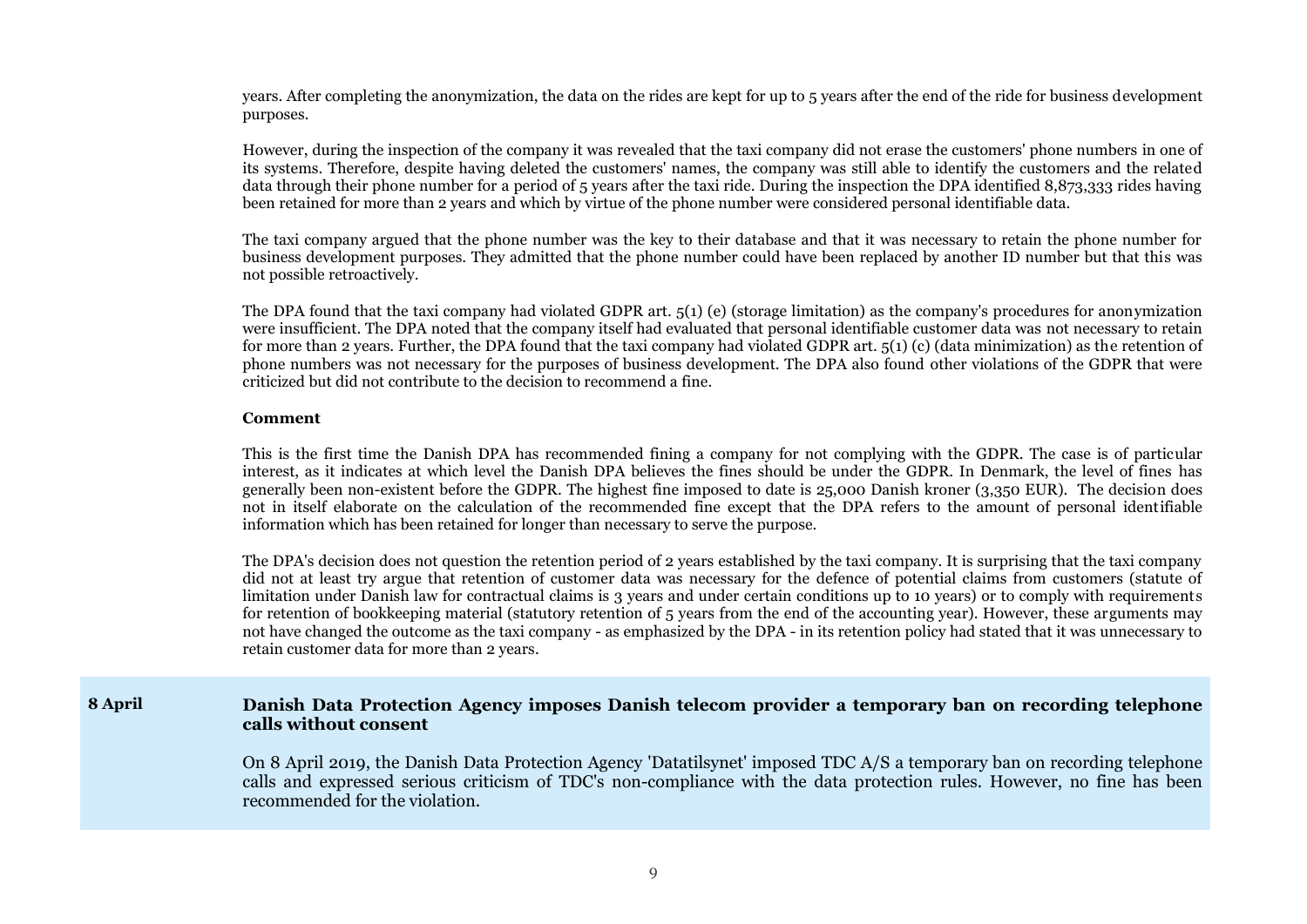The decision followed a complaint lodged by a customer who had not consented to TDC's recording of his telephone conversation with customer service. With the decision, the DPA has enforced its long-standing practice that it requires consent from the affected persons to record telephone calls. According to the DPA, there were no circumstances in the specific case that could justify a deviation from this rule.

The decision, which is only available in Danish, can be read in full [here.](https://www.datatilsynet.dk/tilsyn-og-afgoerelser/afgoerelser/2019/apr/forbud-til-tdc-om-optagelse-af-telefonsamtaler-uden-samtykke/)

### **What rules apply to the recording of telephone calls in Denmark?**

- An organisation's recording of telephone calls must comply with the general data protection rules (principles, legal basis, etc.), as it is not subject to specific rules in the GDPR or the Danish Data Protection Act.
- In most circumstances it requires prior consent to record telephone conversations.
- However, in limited cases it is legal to record calls without consent for documentation purposes, e.g. based on an organisation's legitimate interest in documenting an oral agreement, but it will always depend on the specific circumstances of each case where it, among other things, is taken into account whether an agreement or a series of events can be documented by using other means.
- Consent must be given voluntarily by an active and unambiguous act and an organisation must provide specific information on what the data subject is consenting to. This can be achieved by having the person press a button. It is not sufficient if the person has to actively opt-out of having the phone conversation recorded.
- Further, organisations are obliged to regardless of whether the recording is based on consent or a legitimate interest provide information to the person being recorded. The organisation must therefore on its own initiative inform that the conversation is being recorded and what the purpose of the recording is. This can be achieved by playing a pre-recorded message where after the data subject can press 1 if he/she wishes to provide consent.
- The recording must be processed securely and deleted when the company no longer has a need for it.
- Data subjects are provided with certain rights under the GDPR. This includes the right to access the recording and the right to have the recording deleted.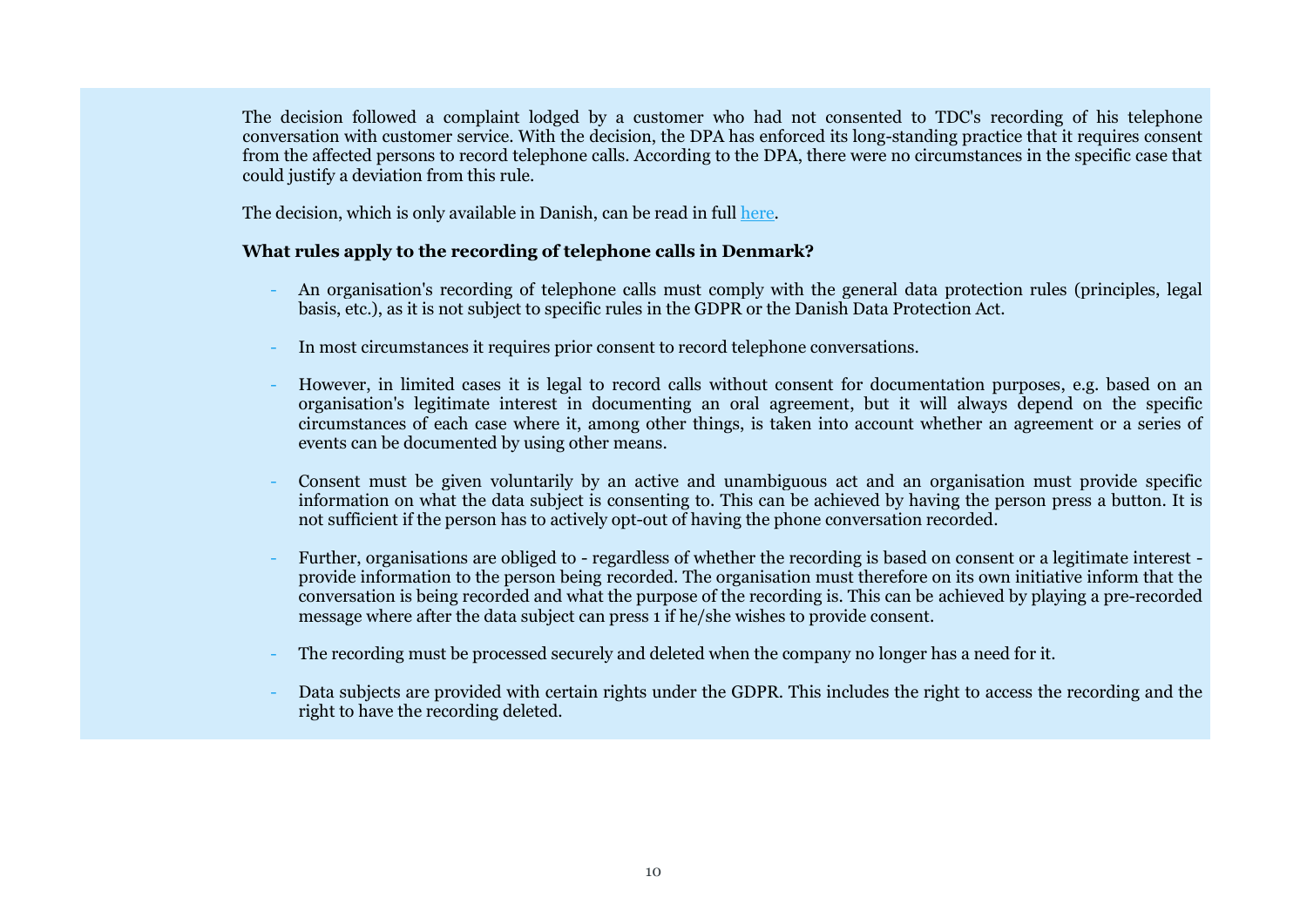## *CJEU Cases*

### **21 March Case C-673/17 Planet 49: Advocate General Opinion**

In March 2019, the Advocate General (AG) of the Court of Justice of the European Union (CJEU) gave an important opinion in relation to cookies and consent (ECJ C-673/17)

The AG puts a particular emphasis on the following points:

- He reaffirms that a clear, affirmative, action is necessary to express consent. Organizations can't use pre-ticked boxes to get consent for cookies (whether pre-or post-GDPR), this is also valid for toggle switch buttons in Consent Management Platforms (which we still see fairly often). The opinion also appears to reject any notion of "implied" consent by continued browsing which is still common practice in some jurisdictions. This may impact how companies place cookies and similar technologies (e.g. SDKs) both in a web and mobile environment.
- The information given to users must be sufficiently detailed so as to enable the user to comprehend how the cookies function. In the AG's view this includes information on which third parties are placing and/or accessing the cookies (i.e. partners) and on the duration of these cookies. In practice, this means that companies will have to insert a link to a page listing their partners in their cookie consent wording (or a similar way of making this information available).

It should be noted that the CJEU is yet to issue its decision. If followed, this Opinion can have a significant impact on industry and will certainly have important consequences on conversion rates for companies still relying on implied consent. Also note that during the second half of 2018, the CNIL (French Supervisory Authority) issued 4 decisions on Adtech companies emphasizing similar points, making the redrafting of cookie consent wording necessary when targeting the French market.

The opinion of the Advocate General is available [here.](http://curia.europa.eu/juris/document/document.jsf?text=&docid=209357&pageIndex=0&doclang=en&mode=req&dir=&occ=first&part=1&cid=1051763)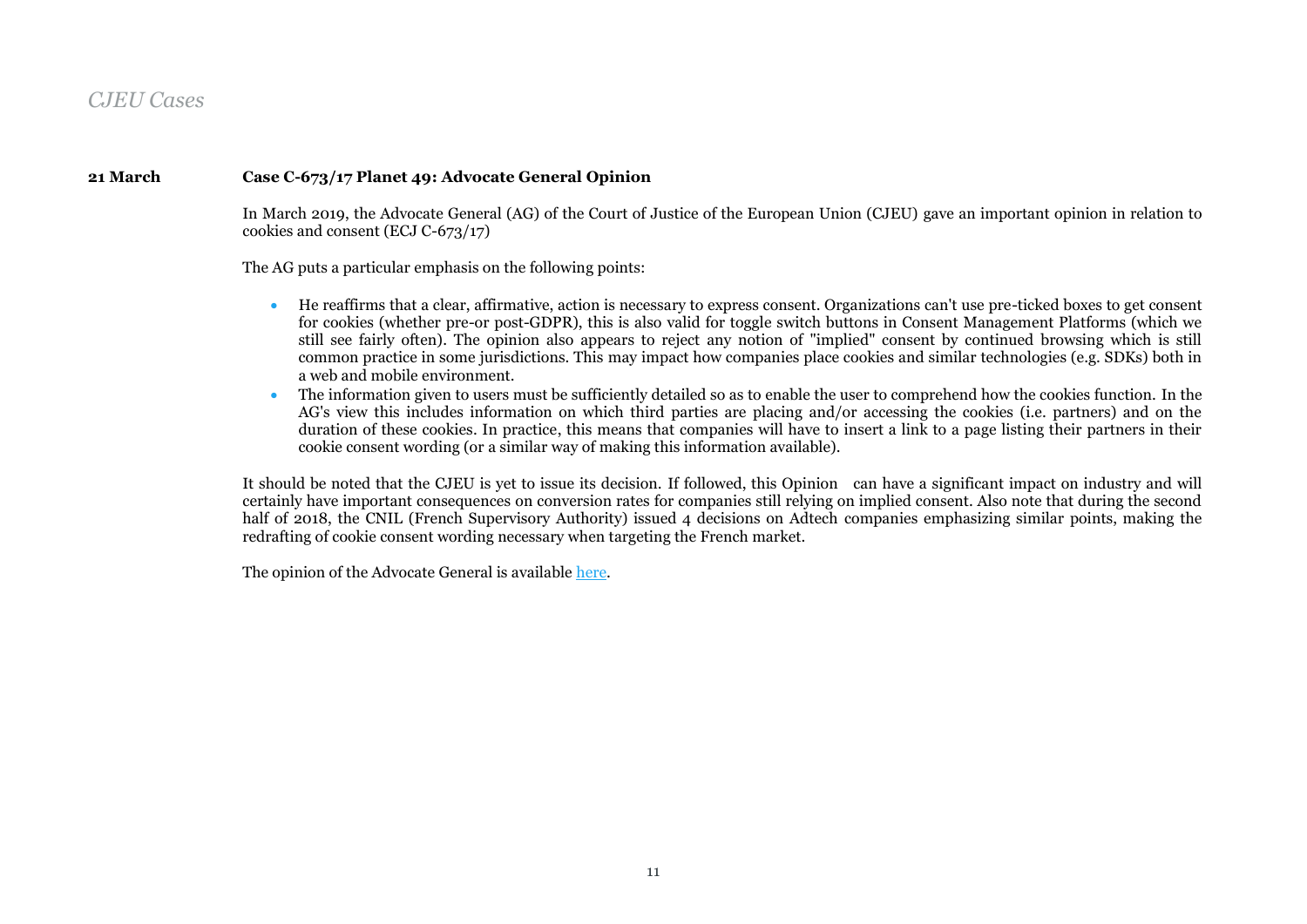## Enforcement

## *UK ICO enforcement*

| <b>Date</b> | <b>Entity</b>                                  | <b>Enforcement notice,</b><br>undertaking,<br>monetary penalty, or<br>prosecution | <b>Description of Breach</b>                                                                                                                                                                                                                                                                                                                                                                                                                                                                                                                                          |
|-------------|------------------------------------------------|-----------------------------------------------------------------------------------|-----------------------------------------------------------------------------------------------------------------------------------------------------------------------------------------------------------------------------------------------------------------------------------------------------------------------------------------------------------------------------------------------------------------------------------------------------------------------------------------------------------------------------------------------------------------------|
| 04/04/2019  | London Borough of Monetary Penalties<br>Newham |                                                                                   | The Information Commissioner's Office (ICO) has fined the London Borough of Newham<br>£145,000 for disclosing the personal information of more than 200 people who featured on a<br>police intelligence database known as the Gangs Matrix. This matrix contained the personal<br>date of 203 data subjects including approximately 80 of those data subjects who had a matrix<br>score of zero.                                                                                                                                                                      |
| 05/04/2019  | Shamim Sadiq                                   | Prosecution                                                                       | A former GP practice manager has been fined for sending personal data to her own email<br>account without authorisation, following an investigation by the Information Commissioner's<br>Office. Shamim worked at Hollybrook Medical centre in Derby, but was suspended on 3<br>November 2017 for unrelated matters. Shamim admitted unlawfully accessing personal data.<br>She was fined £120, plus £364 in costs and a victim surcharge of £30. (Due to the timing of the<br>incident, she was prosecuted under s.55 of the DPA 1998 rather than the new DPA 2018). |
| 10/04/2019  | <b>True Visions</b><br>Productions             | <b>Monetary Penalties</b>                                                         | A television production company has been fined £120,000 by the Information Commissioners<br>Office for unlawfully filming patients at a maternity clinic.<br>TVP set up CCTV style cameras and microphones in examination rooms at Addenbrooke's<br>Hospital in Cambridge for a Channel 4 documentary on stillbirths. Although TVP had the<br>hospital trust's permission to be on site. TVP did not provide patients with adequate<br>information about the filming or get adequate permission from those affected by filming in<br>advance.                         |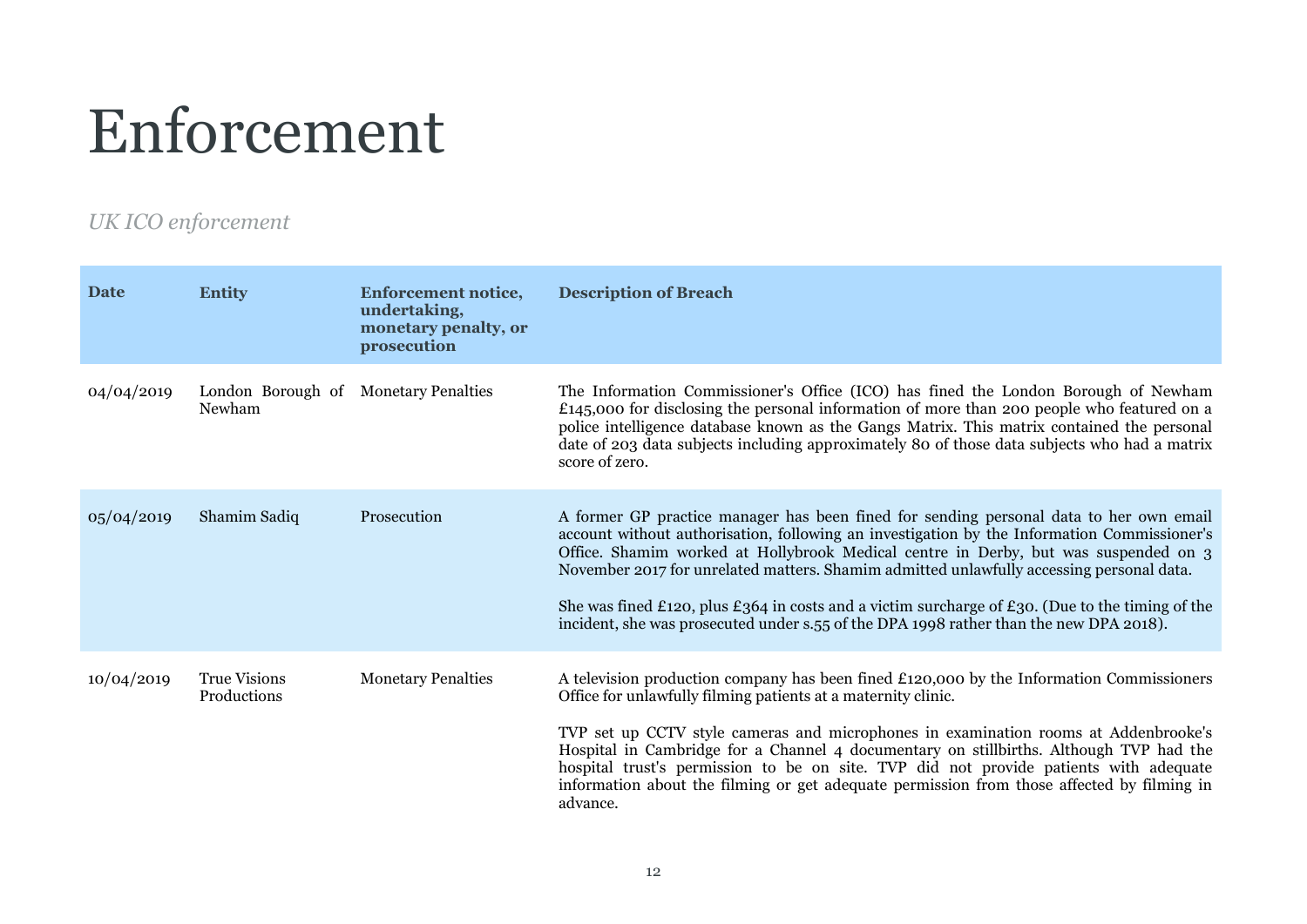|            |                   |                           | Despite having posted limited notices advising of the filming near to cameras and on the<br>waiting room tables. However, these letters did not provide adequate explanations to patients<br>and on one occasion provided incorrect information, stating that mums and visitors would not<br>be filmed without permission.<br>The ICO found that a patient attending the clinic would not have reasonably expected there to<br>be cameras in examination rooms and would expect to be made aware of any filming.                                                                                                                                                                                                                                                                                                                                                                                                                                                                                                                                                                                                                                                                             |
|------------|-------------------|---------------------------|----------------------------------------------------------------------------------------------------------------------------------------------------------------------------------------------------------------------------------------------------------------------------------------------------------------------------------------------------------------------------------------------------------------------------------------------------------------------------------------------------------------------------------------------------------------------------------------------------------------------------------------------------------------------------------------------------------------------------------------------------------------------------------------------------------------------------------------------------------------------------------------------------------------------------------------------------------------------------------------------------------------------------------------------------------------------------------------------------------------------------------------------------------------------------------------------|
| 11/04/2019 | Bounty (UK) Ltd   | <b>Monetary Penalties</b> | Bounty UK, a pregnancy and parenting support club which provides information and markets<br>offers and services to parents at different stages of a family's life, has been fined £400,000 for<br>sharing personal data unlawfully.<br>Bounty came to the attention of the Commissioner during the course of a general investigation<br>into non-compliant practices of the data brokerage industry, in which Bounty were identified as<br>a significant supplier of personal data to third parties for direct marketing.<br>Bounty contravened DPP1 by sharing the personal data of over 14 million individuals to a<br>number or organisations including credit reference and marketing agencies without informing<br>those individuals that it might do so.                                                                                                                                                                                                                                                                                                                                                                                                                               |
| 16/04/2019 | Avalon Direct Ltd | <b>Enforcement Notice</b> | Avalon Direct Ltd, a company selling funeral plans, made almost 52,000 calls to people who<br>were registered with the Telephone Preference Service (TPS) between 1 March and 20<br>November 2017.<br>The unsolicited direct marketing calls were made to subscribers who had registered with the<br>TPS at least 28 days prior to receiving the calls, and they had not given their prior consent to<br>ADL to receive calls.<br>The Commissioner requires that within 35 days of this Notice ADL shall not: 'Use [] a public<br>electronic communications service for the purposes of making unsolicited calls for direct<br>marketing purposes where the called line is that of: (a) a subscriber who has previously notified<br>ADL that such calls should not made on that line: and (b) subscriber who has registered their<br>number with the TPS and least 28 days previously and who has not notified ADL that they do<br>not object to such calls being made.<br>The ICO has flagged that the funeral planning industry had been on its radar for a long while<br>and wants people to ask their elderly relatives or neighbours if they are receiving nuisance<br>marketing calls. |